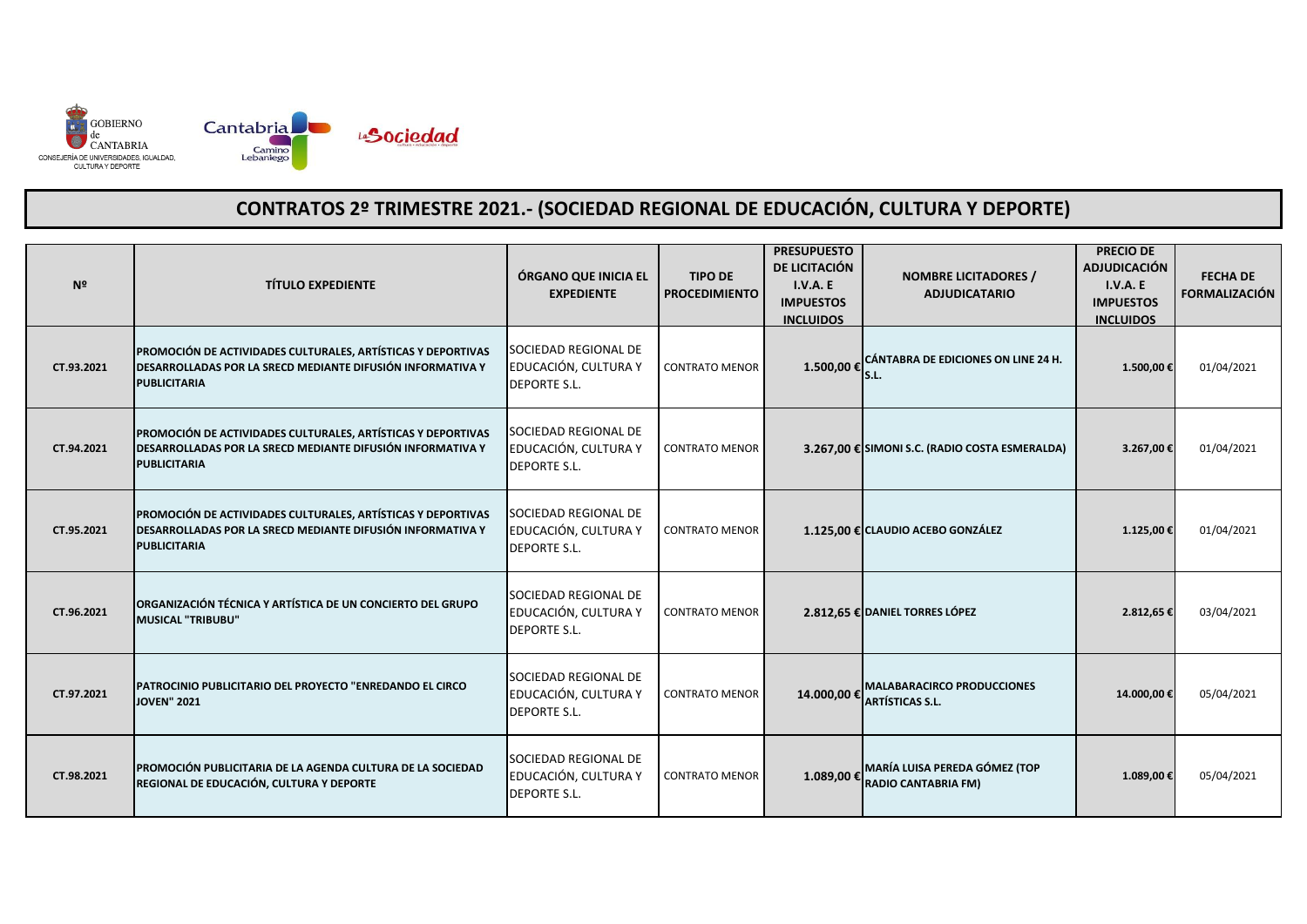

| Nº          | <b>TÍTULO EXPEDIENTE</b>                                                                                                                                                             | ÓRGANO QUE INICIA EL<br><b>EXPEDIENTE</b>                                  | <b>TIPO DE</b><br><b>PROCEDIMIENTO</b> | <b>PRESUPUESTO</b><br>DE LICITACIÓN<br>I.V.A.E<br><b>IMPUESTOS</b><br><b>INCLUIDOS</b> | <b>NOMBRE LICITADORES /</b><br><b>ADJUDICATARIO</b> | <b>PRECIO DE</b><br><b>ADJUDICACIÓN</b><br><b>I.V.A. E</b><br><b>IMPUESTOS</b><br><b>INCLUIDOS</b> | <b>FECHA DE</b><br><b>FORMALIZACIÓN</b> |
|-------------|--------------------------------------------------------------------------------------------------------------------------------------------------------------------------------------|----------------------------------------------------------------------------|----------------------------------------|----------------------------------------------------------------------------------------|-----------------------------------------------------|----------------------------------------------------------------------------------------------------|-----------------------------------------|
| CT.99.2021  | ASESORAMIENTO EN LA ORGANIZACIÓN Y DESARROLLO DEL CONTENIDO SOCIEDAD REGIONAL DE<br>PROGRAMACIÓN DE LA SEMANA INTERNACIONAL DE CINE DE EDUCACIÓN, CULTURA Y<br><b>SANTANDER 2021</b> | <b>DEPORTE S.L.</b>                                                        | <b>CONTRATO MENOR</b>                  |                                                                                        | 18.150,00 € LIFO INVESTMENT S.L                     | 18.150,00€                                                                                         | 05/04/2021                              |
| CT.100.2021 | ORGANIZACIÓN TÉCNICA Y ARTÍSTICA DE UNA REPRESENTACIÓN DE LA<br>GALA DE DANZA CENTENARIO ALICIA ALONSO 1920-2020                                                                     | SOCIEDAD REGIONAL DE<br>EDUCACIÓN, CULTURA Y<br><b>DEPORTE S.L.</b>        | <b>CONTRATO MENOR</b>                  |                                                                                        | 14.520,00 € ESPECTÁCULOS Y EDICIONES S.L.           | 14.520,00€                                                                                         | 06/04/2021                              |
| CT.101.2021 | SERVICIOS DE DOTACIÓN TÉCNICA DE LA SALA 30 AÑOS DEL PALACIO DE<br><b>FESTIVALES DE CANTABRIA</b>                                                                                    | SOCIEDAD REGIONAL DE<br>EDUCACIÓN, CULTURA Y<br><b>DEPORTE S.L.</b>        | <b>CONTRATO MENOR</b>                  |                                                                                        | 16.184,96 € QS PROFESIONAL S.L.                     | 16.184,96€                                                                                         | 07/04/2021                              |
| CT.102.2021 | SERVICIO DE ASISTENCIA PARA LA REALIZACIÓN DE CONSULTAS EN<br>ORDEN A LA REDACCIÓN DE LA LEY DE JUVENTUD DE CANTABRIA                                                                | SOCIEDAD REGIONAL DE<br>EDUCACIÓN, CULTURA Y<br><b>DEPORTE S.L.</b>        | <b>CONTRATO MENOR</b>                  | 9.075,00 € $\left  \begin{array}{cc} FARADIO \end{array} \right $                      | NEW MEDIA CANTABRIA S.L. (EL                        | 9.075,00€                                                                                          | 07/04/2021                              |
| CT.103.2021 | ORGANIZACIÓN TÉCNICA Y ARTÍSTICA DE UNA REPRESENTACIÓN DE<br>"PINOCCHIO"                                                                                                             | <b>SOCIEDAD REGIONAL DE</b><br>EDUCACIÓN, CULTURA Y<br><b>DEPORTE S.L.</b> | <b>CONTRATO MENOR</b>                  |                                                                                        | 4.235,00 € TEATRO GORAKADA S.L.                     | 4.235,00€                                                                                          | 08/04/2021                              |
| CT.104.2021 | <b>PATROCINIO</b><br>PUBLICITARIO O SPONSORING DE LA SEMANA<br>INTERNACIONAL DE CINE DE SANTANDER 2021                                                                               | SOCIEDAD REGIONAL DE<br>EDUCACIÓN, CULTURA Y<br><b>DEPORTE S.L.</b>        | <b>CONTRATO MENOR</b>                  |                                                                                        | 18.150,00 € MORENA FILMS S.L.                       | 18.150,00€                                                                                         | 12/04/2021                              |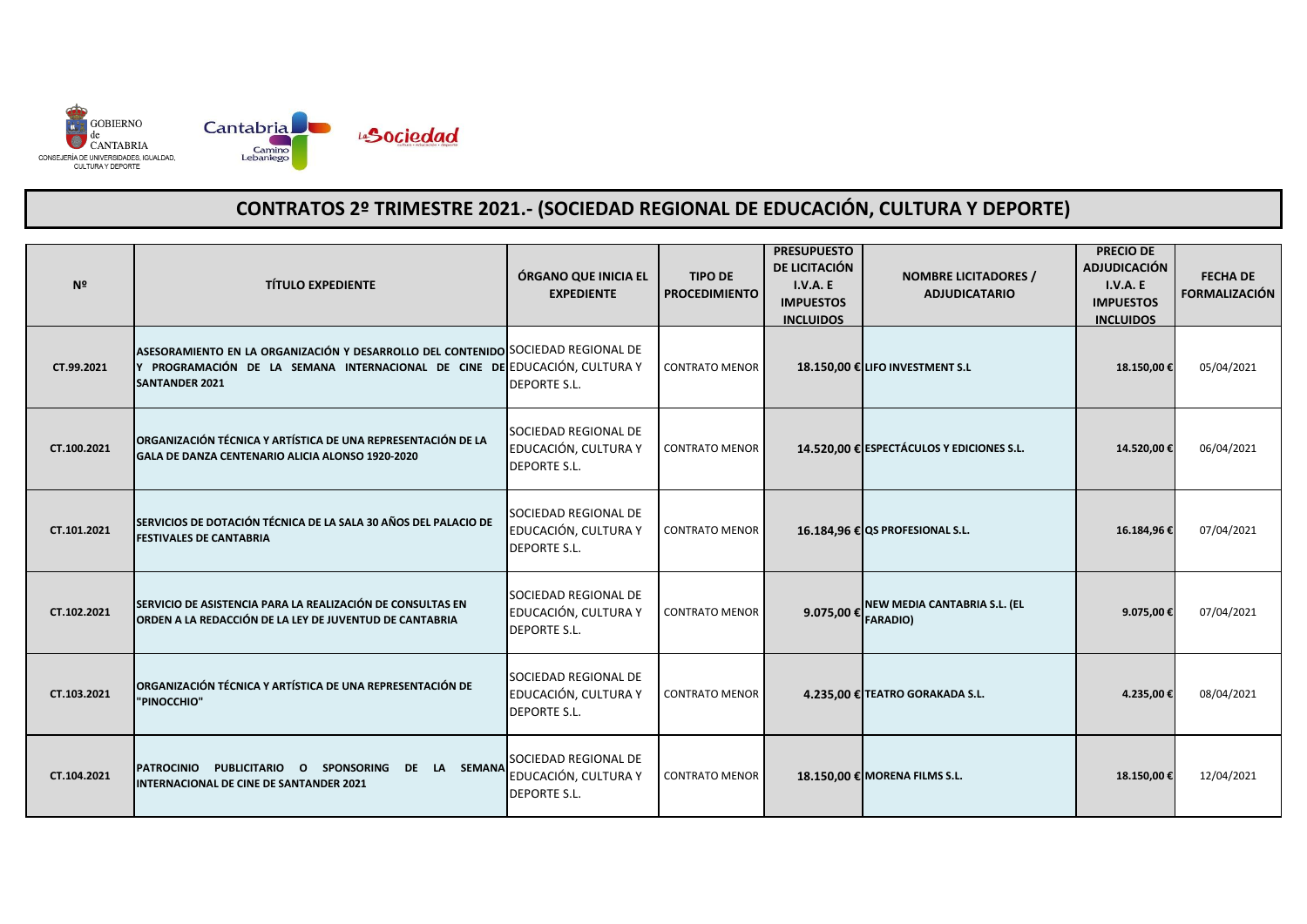

| Nº          | <b>TÍTULO EXPEDIENTE</b>                                                                                                                                                                                                                       | ÓRGANO QUE INICIA EL<br><b>EXPEDIENTE</b>                           | <b>TIPO DE</b><br><b>PROCEDIMIENTO</b> | <b>PRESUPUESTO</b><br>DE LICITACIÓN<br>I.V.A.E<br><b>IMPUESTOS</b><br><b>INCLUIDOS</b> | <b>NOMBRE LICITADORES /</b><br><b>ADJUDICATARIO</b> | <b>PRECIO DE</b><br><b>ADJUDICACIÓN</b><br>I.V.A.E<br><b>IMPUESTOS</b><br><b>INCLUIDOS</b> | <b>FECHA DE</b><br><b>FORMALIZACIÓN</b> |
|-------------|------------------------------------------------------------------------------------------------------------------------------------------------------------------------------------------------------------------------------------------------|---------------------------------------------------------------------|----------------------------------------|----------------------------------------------------------------------------------------|-----------------------------------------------------|--------------------------------------------------------------------------------------------|-----------------------------------------|
| CT.105.2021 | CONTRATO DE PATROCINIO PUBLICITARIO ENTRE LA SOCIEDAD REGIONAL SOCIEDAD REGIONAL DE<br>DE EDUCACIÓN, CULTURA Y DEPORTE S.L. DE CANTABRIA Y JACMEDIA S.L, EDUCACIÓN, CULTURA Y<br>PARA LA DISTRIBUCIÓN DE LA OBRA "BEATO, EL ORIGEN DEL XACOBEO | <b>DEPORTE S.L.</b>                                                 | <b>CONTRATO MENOR</b>                  |                                                                                        | 14.520,00 € JAC MEDIA S.L.                          | 14.520,00 €                                                                                | 19/04/2021                              |
| CT.106.2021 | CONTRATO DE COLABORACIÓN CON EL CLUB DEPORTIVO BÁSICO<br>"SALCEDO" PARA LA CELEBRACIÓN DEL XXIII TORNEO ESCOLAR DE<br>AJEDREZ "ANTONIO ROBINET" 2020                                                                                           | SOCIEDAD REGIONAL DE<br>EDUCACIÓN, CULTURA Y<br><b>DEPORTE S.L.</b> | <b>CONTRATO MENOR</b>                  |                                                                                        | 3.000,00 € CLUB DEPORTIVO BÁSICO SALCEDO            | 3.000,00€                                                                                  | 19/04/2021                              |
| CT.107.2021 | PATROCINIO PUBLICITARIO ENTRE LA SOCIEDAD REGIONAL DE<br>EDUCACIÓN, CULTURA Y DEPORTE S.L. Y ESFERA AUDIOVISUAL PARA LA<br>ORGANIZACIÓN Y DESARROLLO DEL FESTIVAL INTERNACIONAL DE TÍTERES<br>"BISÓNTERE" DE SANTILLANA DEL MAR 2021           | SOCIEDAD REGIONAL DE<br>EDUCACIÓN, CULTURA Y<br><b>DEPORTE S.L.</b> | <b>CONTRATO MENOR</b>                  |                                                                                        | 8.470,00 € ESFERA AUDIOVISUAL S.L.                  | 8.470,00€                                                                                  | 19/04/2021                              |
| CT.108.2021 | PATROCINIO PUBLICITARIO DEL BELTANE FEST 2021                                                                                                                                                                                                  | SOCIEDAD REGIONAL DE<br>EDUCACIÓN, CULTURA Y<br><b>DEPORTE S.L.</b> | <b>CONTRATO MENOR</b>                  |                                                                                        | 10.000,00 € ASOCIACIÓN AMIGOS BELTANE FEST          | 10.000,00 €                                                                                | 19/04/2021                              |
| CT.109.2021 | CONTRATO ENTRE LA SOCIEDAD REGIONAL DE EDUCACIÓN, CULTURA Y<br>DEPORTE S.L. DE CANTABRIA Y FRANCISCO JAVIER GANDARILLAS GÓMEZ,<br>PARA EL PATROCINIO DEL ESPACIO "CONVOCATORIA" EN LA REVISTA<br>"HOP"                                         | SOCIEDAD REGIONAL DE<br>EDUCACIÓN, CULTURA Y<br><b>DEPORTE S.L.</b> | <b>CONTRATO MENOR</b>                  |                                                                                        | 3.630,00 € FRANCISCO JAVIER GANDARILLAS GÓMEZ       | 3.630,00€                                                                                  | 20/04/2021                              |
| CT.110.2021 | PARTICIPACIÓN DEL ACTOR JOAQUÍN NOTARIO EN EL RECITAL "CHOPIN Y<br><b>EL POETA"</b>                                                                                                                                                            | SOCIEDAD REGIONAL DE<br>EDUCACIÓN, CULTURA Y<br><b>DEPORTE S.L.</b> | <b>CONTRATO MENOR</b>                  |                                                                                        | 1.100,00 € FUNDACIÓN GERARDO DIEGO                  | 1.100,00 €                                                                                 | 20/04/2021                              |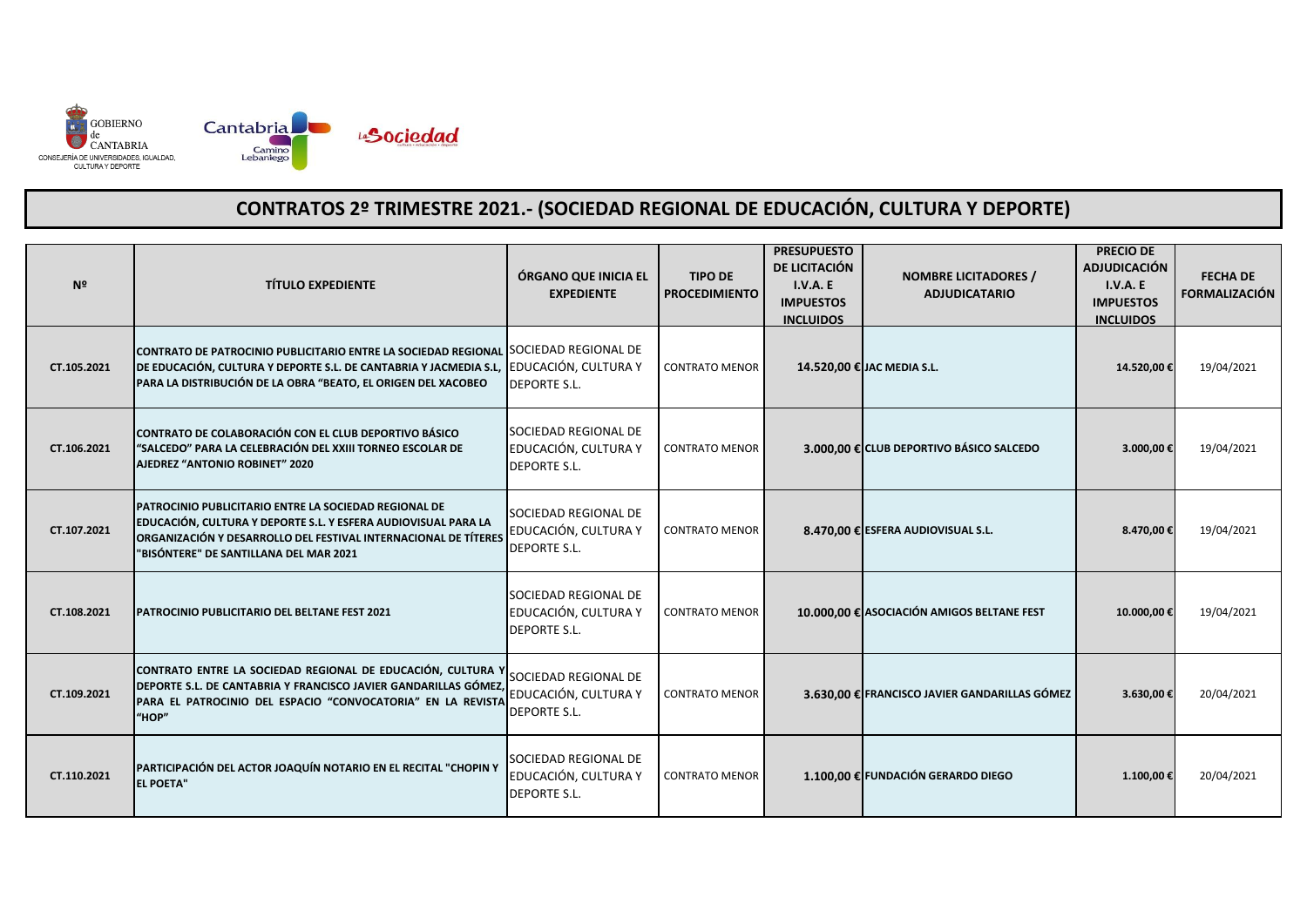

| N <sup>2</sup> | <b>TÍTULO EXPEDIENTE</b>                                                                                                                                 | ÓRGANO QUE INICIA EL<br><b>EXPEDIENTE</b>                           | <b>TIPO DE</b><br><b>PROCEDIMIENTO</b> | <b>PRESUPUESTO</b><br>DE LICITACIÓN<br>I.V.A.E<br><b>IMPUESTOS</b><br><b>INCLUIDOS</b> | <b>NOMBRE LICITADORES /</b><br><b>ADJUDICATARIO</b>          | <b>PRECIO DE</b><br><b>ADJUDICACIÓN</b><br>I.V.A. E<br><b>IMPUESTOS</b><br><b>INCLUIDOS</b> | <b>FECHA DE</b><br><b>FORMALIZACIÓN</b> |
|----------------|----------------------------------------------------------------------------------------------------------------------------------------------------------|---------------------------------------------------------------------|----------------------------------------|----------------------------------------------------------------------------------------|--------------------------------------------------------------|---------------------------------------------------------------------------------------------|-----------------------------------------|
| CT.111.2021    | SUMINISTRO DE MERCHANDISING CONMEMORATIVO DEL 30<br>ANIVERSARIO DEL PALACIO DE FESTIVALS DE CANTABRIA                                                    | SOCIEDAD REGIONAL DE<br>EDUCACIÓN, CULTURA Y<br><b>DEPORTE S.L.</b> | <b>CONTRATO MENOR</b>                  |                                                                                        | 7.096,65 € BOXER PUBLICIDAD S.L.                             | 7.096,65€                                                                                   | 21/04/2021                              |
| CT.112.2021    | INSTALACIÓN DE TECHOS DE PLADUR EN EL PALACIO DE FESTIVALES DE<br><b>CANTABRIA</b>                                                                       | SOCIEDAD REGIONAL DE<br>EDUCACIÓN, CULTURA Y<br><b>DEPORTE S.L.</b> | <b>CONTRATO MENOR</b>                  |                                                                                        | 17.754,09 € DRAGOS GABRIEL-RACARU                            | 17.754,09€                                                                                  | 21/04/2021                              |
| CT.113.2021    | PROMOCIÓN DE ACTIVIDADES CULTURALES, ARTÍSTICAS Y DEPORTIVAS<br>DESARROLLADAS POR LA SRECD MEDIANTE DIFUSIÓN INFORMATIVA Y<br><b>PUBLICITARIA</b>        | SOCIEDAD REGIONAL DE<br>EDUCACIÓN, CULTURA Y<br><b>DEPORTE S.L.</b> | <b>CONTRATO MENOR</b>                  |                                                                                        | 18.150,00 € UNIPREX S.A.U (ONDA CERO RADIO<br>CANTABRIA).-   | 18.150,00 €                                                                                 | 23/04/2021                              |
| CT.114.2021    | REPRESENTACIÓN ARTÍSTICA DEL ESPECTÁCULO DE VIDEO MAPPING 30<br>ANIVERSARIO DEL PALACIO DE FESTIVALES DE CANTABRIA                                       | SOCIEDAD REGIONAL DE<br>EDUCACIÓN, CULTURA Y<br><b>DEPORTE S.L.</b> | NEGOCIADO SIN<br>PUBLICIDAD            | 95.711,00 €                                                                            | ELEKTRART INNOVACIÓN CULTURAL Y<br><b>TECNOLÓGICA S.L.U.</b> | 95.711,00€                                                                                  | 25/04/2021                              |
| CT.115.2021    | ORGANIZACIÓN DE VEINTE VISITAS GUIADAS DIRIGIDAS E<br>INTERPRETADAS POR ITSASO IRIBARREN & GERMÁN DE LA RIVA EN EL<br>PALACIO DE FESTIVALES DE CANTABRIA | SOCIEDAD REGIONAL DE<br>EDUCACIÓN, CULTURA Y<br><b>DEPORTE S.L.</b> | <b>CONTRATO MENOR</b>                  |                                                                                        | 18.029,00 € ITSASO IRIBARREN MUÑOZ                           | 18.029,00€                                                                                  | 26/04/2021                              |
| CT.116.2021    | PARTICIPACIÓN DE LA MEZZOSOPRANO BEATRIZ LANZA EN EL RECITAL<br>"QUERIDA ZARZUELA"                                                                       | SOCIEDAD REGIONAL DE<br>EDUCACIÓN, CULTURA Y<br><b>DEPORTE S.L.</b> | <b>CONTRATO MENOR</b>                  | 1.936,00€                                                                              | ADMINISTRACIÓ I GESTIÓ DE MÚSIC I<br><b>ARTISTES S.L.</b>    | 1.936,00 €                                                                                  | 27/04/2021                              |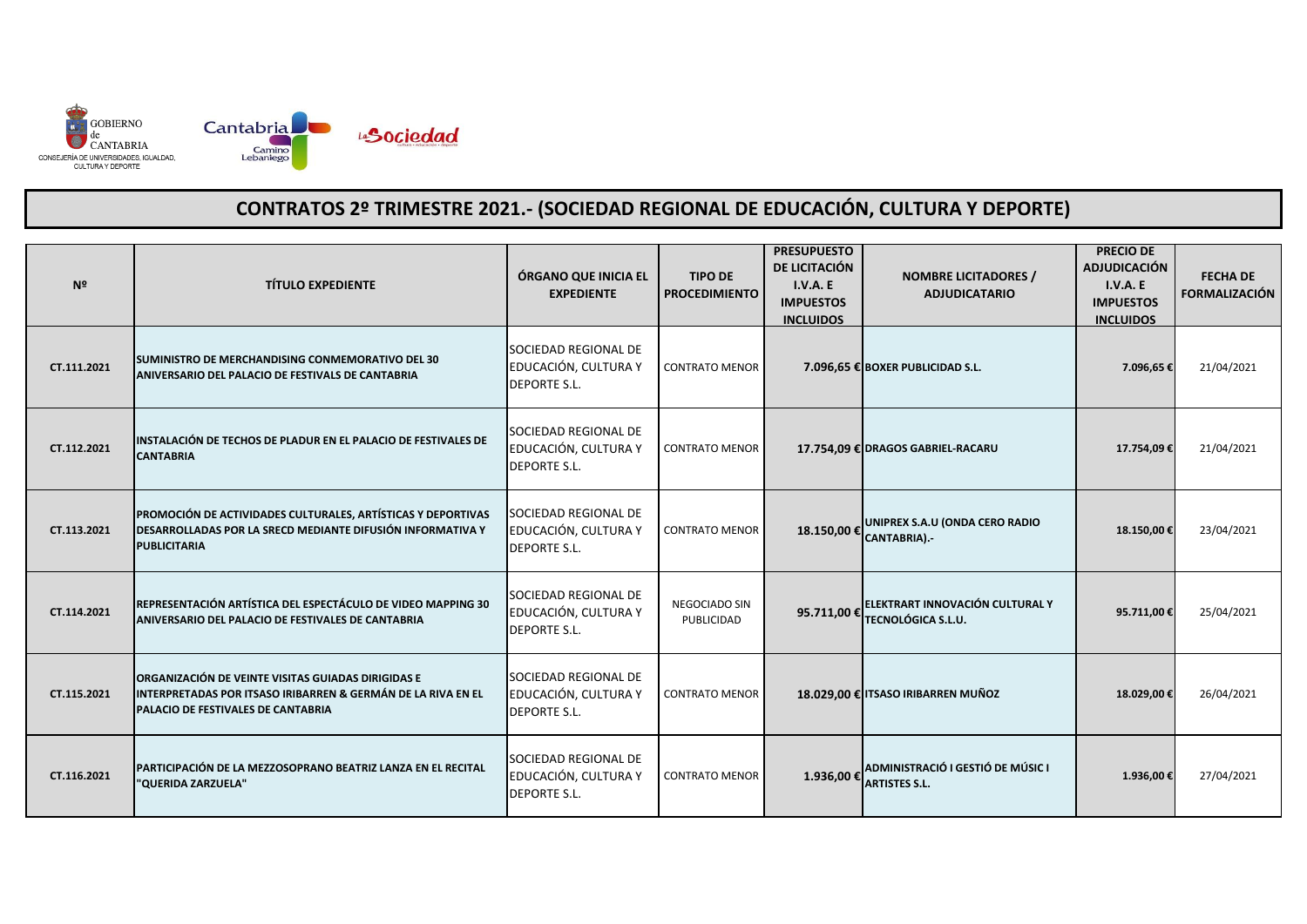

| Nº          | <b>TÍTULO EXPEDIENTE</b>                                                                                            | ÓRGANO QUE INICIA EL<br><b>EXPEDIENTE</b>                           | <b>TIPO DE</b><br><b>PROCEDIMIENTO</b> | <b>PRESUPUESTO</b><br>DE LICITACIÓN<br>I.V.A.E<br><b>IMPUESTOS</b><br><b>INCLUIDOS</b> | <b>NOMBRE LICITADORES /</b><br><b>ADJUDICATARIO</b> | <b>PRECIO DE</b><br><b>ADJUDICACIÓN</b><br>I.V.A.E<br><b>IMPUESTOS</b><br><b>INCLUIDOS</b> | <b>FECHA DE</b><br><b>FORMALIZACIÓN</b> |
|-------------|---------------------------------------------------------------------------------------------------------------------|---------------------------------------------------------------------|----------------------------------------|----------------------------------------------------------------------------------------|-----------------------------------------------------|--------------------------------------------------------------------------------------------|-----------------------------------------|
| CT.117.2021 | PARTICIPACIÓN DEL PIANISTA MIGUEL ORTEGA EN EL RECITAL "QUERIDA<br><b>ZARZUELA"</b>                                 | SOCIEDAD REGIONAL DE<br>EDUCACIÓN, CULTURA Y<br><b>DEPORTE S.L.</b> | <b>CONTRATO MENOR</b>                  |                                                                                        | 1.936,00 € ACTURA12 S.L.                            | 1.936,00 €                                                                                 | 27/04/2021                              |
| CT.118.2021 | CONTRATO DE PATROCINIO PUBLICITARIO DEL TORNEO DE PÁDEL<br>INCLUIDO EN EL CIRCUITO WORLD PADEL TOUR 2021            | SOCIEDAD REGIONAL DE<br>EDUCACIÓN, CULTURA Y<br><b>DEPORTE S.L.</b> | NEGOCIADO SIN<br>PUBLICIDAD            |                                                                                        | 78.650,00 € SETPOINT EVENTS S.A                     | 78.650,00€                                                                                 | 28/04/2021                              |
| CT.119.2021 | CONTRATO DE PATROCINIO PUBLICITARIO DEL CLUB BALONMANO<br>ELEMENTAL SINFÍN EN LA XXXI COPA SACYR ASOBAL 2021        | SOCIEDAD REGIONAL DE<br>EDUCACIÓN, CULTURA Y<br><b>DEPORTE S.L.</b> | <b>CONTRATO MENOR</b>                  |                                                                                        | 12.100,00 € CLUB BALONMANO ELEMENTAL SINFÍN         | 12.100,00€                                                                                 | 28/04/2021                              |
| CT.120.2021 | REHABILITACIÓN DE ESPACIOS EN EL BAJO ESCALERA DE LA SALA MARÍA<br>BLANCHARD DEL PALACIO DE FESTIVALES DE CANTABRIA | SOCIEDAD REGIONAL DE<br>EDUCACIÓN, CULTURA Y<br><b>DEPORTE S.L.</b> | <b>CONTRATO MENOR</b>                  |                                                                                        | 13.950,22 € MARIO ALBERTO GÓMEZ PIANNO (MG4)        | 13.950,22€                                                                                 | 29/04/2021                              |
| CT.121.2021 | ORGANIZACIÓN TÉCNICA Y ARTÍSTICA DE LA OBRA TEATRAL "LAFORET"                                                       | SOCIEDAD REGIONAL DE<br>EDUCACIÓN, CULTURA Y<br><b>DEPORTE S.L.</b> | <b>CONTRATO MENOR</b>                  |                                                                                        | 1.815,00 € RITA COFIÑO ROMAÑÁ                       | 1.815,00€                                                                                  | 05/05/2021                              |
| CT.122.2021 | ORGANIZACIÓN TÉCNICA Y ARTÍSTICA DEL ESTRENO DE LA OBRA TEATRAL<br>"¿PLAYA O MONTE?"                                | SOCIEDAD REGIONAL DE<br>EDUCACIÓN, CULTURA Y<br><b>DEPORTE S.L.</b> | <b>CONTRATO MENOR</b>                  |                                                                                        | 1.573,00 € RUTH RAMOS GARCÍA                        | 1.573,00€                                                                                  | 05/05/2021                              |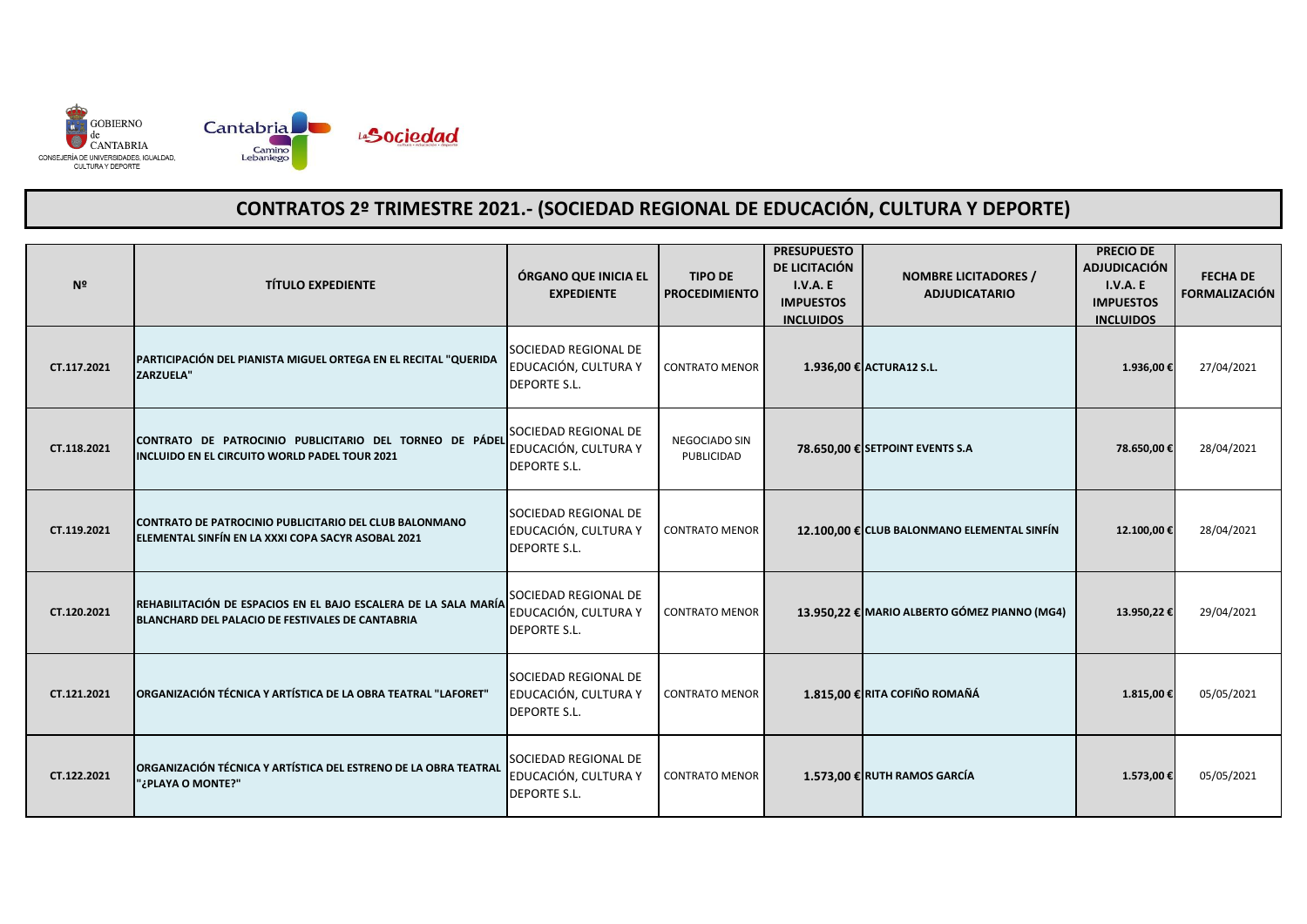

| Nº          | <b>TÍTULO EXPEDIENTE</b>                                                                                                                                                                                                                 | ÓRGANO QUE INICIA EL<br><b>EXPEDIENTE</b>                           | <b>TIPO DE</b><br><b>PROCEDIMIENTO</b> | <b>PRESUPUESTO</b><br>DE LICITACIÓN<br>I.V.A.E<br><b>IMPUESTOS</b><br><b>INCLUIDOS</b> | <b>NOMBRE LICITADORES /</b><br><b>ADJUDICATARIO</b>    | <b>PRECIO DE</b><br><b>ADJUDICACIÓN</b><br>I.V.A.E<br><b>IMPUESTOS</b><br><b>INCLUIDOS</b> | <b>FECHA DE</b><br><b>FORMALIZACIÓN</b> |
|-------------|------------------------------------------------------------------------------------------------------------------------------------------------------------------------------------------------------------------------------------------|---------------------------------------------------------------------|----------------------------------------|----------------------------------------------------------------------------------------|--------------------------------------------------------|--------------------------------------------------------------------------------------------|-----------------------------------------|
| CT.123.2021 | ORGANIZACIÓN TÉCNICA Y ARTÍSTICA DEL ESTRENO Y PRESENTACIÓN DE<br>LA OBRA "COMO UN SUSPIRO".                                                                                                                                             | SOCIEDAD REGIONAL DE<br>EDUCACIÓN, CULTURA Y<br><b>DEPORTE S.L.</b> | <b>CONTRATO MENOR</b>                  | 1.573,00 €                                                                             | <b>MARÍA DEL CARMEN CAMPO DACAL</b><br>(RUIDO INTERNO) | 1.573,00 €                                                                                 | 06/05/2021                              |
| CT.124.2021 | PARTICIPACIÓN DEL PIANISTA JOSEP COLOM EN EL RECITAL "CHOPIN Y EL<br><b>POETA"</b>                                                                                                                                                       | SOCIEDAD REGIONAL DE<br>EDUCACIÓN, CULTURA Y<br><b>DEPORTE S.L.</b> | <b>CONTRATO MENOR</b>                  |                                                                                        | 3.630,00 € JOSEP MARÍA COLOM DEL RINCÓN                | 3.630,00€                                                                                  | 07/05/2021                              |
| CT.125.2021 | CONTRATO DE PATROCINIO PUBLICITARIO ENTRE LA SOCIEDAD REGIONAL SOCIEDAD REGIONAL DE<br>DE EDUCACIÓN, CULTURA Y DEPORTE Y JOSÉ LUIS PEÑA CAMPO PARA LA<br>PARTICIPACIÓN EN DIVERSAS COMPETICIONES DEPORTIVAS DURANTE EL<br>EJERCICIO 2021 | EDUCACIÓN, CULTURA Y<br><b>DEPORTE S.L.</b>                         | <b>CONTRATO MENOR</b>                  |                                                                                        | 7.865,00 € JOSÉ LUIS PEÑA CAMPO                        | 7.865,00 €                                                                                 | 10/05/2021                              |
| CT.126.2021 | ORGANIZACIÓN TÉCNICA Y ARTÍSTICA DE LA OBRA "MOLLY Y EL GIGANTE" EDUCACIÓN, CULTURA Y                                                                                                                                                    | SOCIEDAD REGIONAL DE<br><b>DEPORTE S.L.</b>                         | <b>CONTRATO MENOR</b>                  |                                                                                        | 1.815,00 € LA MACHINA TEATRO S.L.                      | 1.815,00 €                                                                                 | 11/05/2021                              |
| CT.127.2021 | PATROCINIO PUBLICITARIO PARA LA DIFUSIÓN Y DISTRIBUCIÓN DEL<br>LARGOMETRAJE "HAZLO POR MI"                                                                                                                                               | SOCIEDAD REGIONAL DE<br>EDUCACIÓN, CULTURA Y<br><b>DEPORTE S.L.</b> | <b>CONTRATO MENOR</b>                  |                                                                                        | 9.422,27 € BURBUJA FILMS S.C.                          | 9.422,27€                                                                                  | 17/05/2021                              |
| CT.128.2021 | CELEBRACIÓN CON EL PATROCINIO DE LA COMUNIDAD AUTÓNOMA DE<br>CANTABRIA DE UNA ETAPA DEL RECORRIDO DE LA VUELTA CICLISTA A<br>ESPAÑA 2021                                                                                                 | SOCIEDAD REGIONAL DE<br>EDUCACIÓN, CULTURA Y<br><b>DEPORTE S.L.</b> | NEGOCIADO SIN<br>PUBLICIDAD            |                                                                                        | 130.000,00 € UNIPUBLIC S.A.U                           | 130.000,00 €                                                                               | 17/05/2021                              |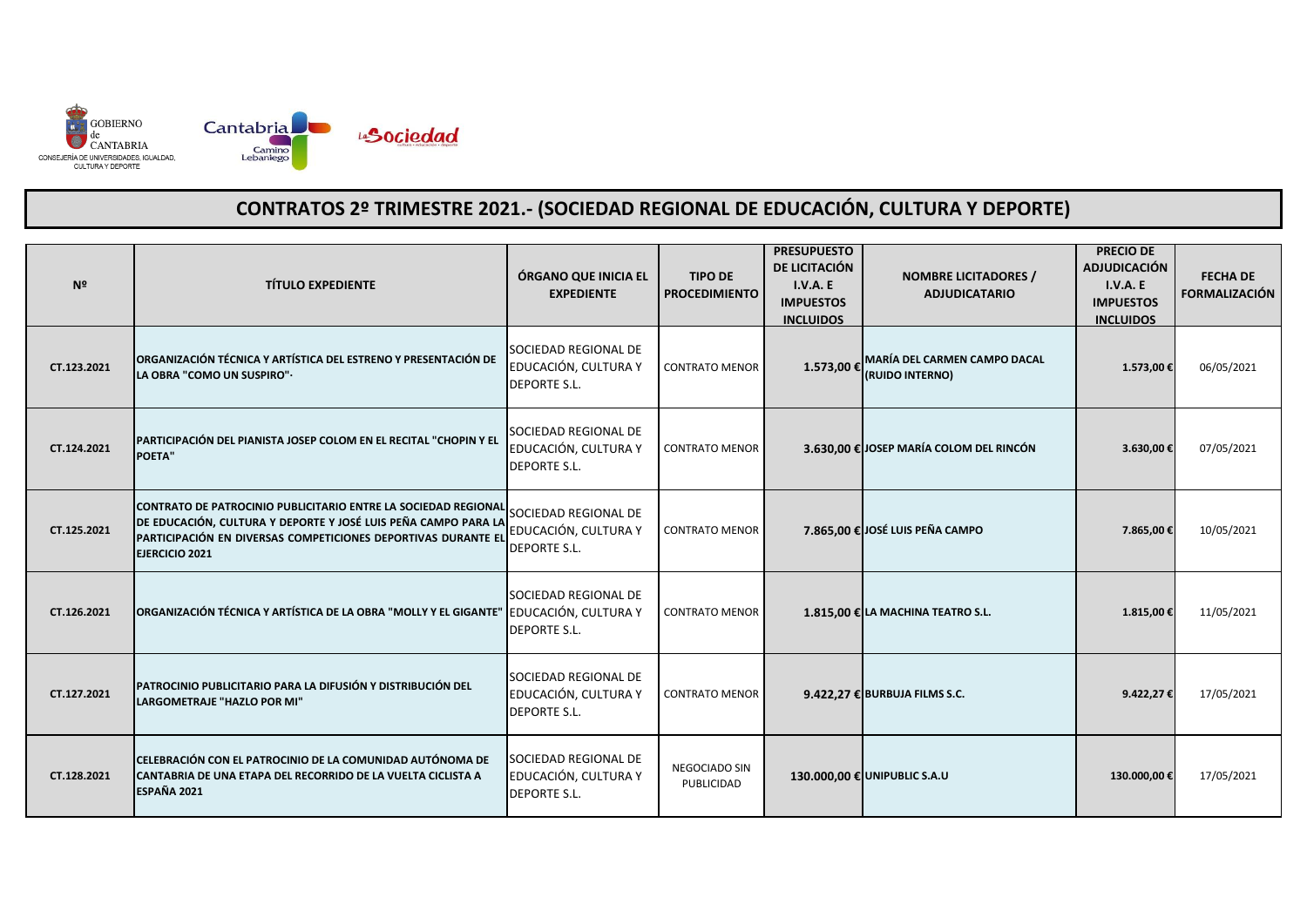

| Nº          | <b>TÍTULO EXPEDIENTE</b>                                                                                                                                                                                                             | ÓRGANO QUE INICIA EL<br><b>EXPEDIENTE</b>                           | <b>TIPO DE</b><br><b>PROCEDIMIENTO</b> | <b>PRESUPUESTO</b><br>DE LICITACIÓN<br>I.V.A. E<br><b>IMPUESTOS</b><br><b>INCLUIDOS</b> | <b>NOMBRE LICITADORES /</b><br><b>ADJUDICATARIO</b> | <b>PRECIO DE</b><br><b>ADJUDICACIÓN</b><br><b>I.V.A. E</b><br><b>IMPUESTOS</b><br><b>INCLUIDOS</b> | <b>FECHA DE</b><br><b>FORMALIZACIÓN</b> |
|-------------|--------------------------------------------------------------------------------------------------------------------------------------------------------------------------------------------------------------------------------------|---------------------------------------------------------------------|----------------------------------------|-----------------------------------------------------------------------------------------|-----------------------------------------------------|----------------------------------------------------------------------------------------------------|-----------------------------------------|
| CT.129.2021 | PATROCINIO PUBLICITARIO CON EL CLUB DEPORTIVO ELEMENTAL VALLE<br><b>DE PIÉLAGOS</b>                                                                                                                                                  | SOCIEDAD REGIONAL DE<br>EDUCACIÓN, CULTURA Y<br><b>DEPORTE S.L.</b> | <b>CONTRATO MENOR</b>                  | 6.000,00 € PIÉLAGOS                                                                     | <b>CLUB DEPORTIVO ELEMENTAL VALLE DE</b>            | 6.000,00€                                                                                          | 17/05/2021                              |
| CT.130.2021 | ORGANIZACIÓN TÉCNICA Y ARTÍSTICA DE UNA REPRESENTACIÓN DE LA<br><b>OBRA "LEYENDA"</b>                                                                                                                                                | SOCIEDAD REGIONAL DE<br>EDUCACIÓN, CULTURA Y<br><b>DEPORTE S.L.</b> | <b>CONTRATO MENOR</b>                  | 1.573,00€                                                                               | <b>CRISTINA MARÍA SAMANIEGO</b><br>FERNÁNDEZ        | 1.573,00€                                                                                          | 20/05/2021                              |
| CT.131.2021 | PARTICIPACIÓN DE LA VIOLINISTA FRANCESCA DEGO EN UN CONCIERTO<br>DE MÚSICA CLÁSICA "JUEVES CLÁSICOS"                                                                                                                                 | SOCIEDAD REGIONAL DE<br>EDUCACIÓN, CULTURA Y<br><b>DEPORTE S.L.</b> | <b>CONTRATO MENOR</b>                  |                                                                                         | 3.300,00 € FRANCESCA DEGO                           | 3.300,00€                                                                                          | 25/05/2021                              |
| CT.132.2021 | PARTICIPACIÓN DE LA PIANISTA FRANCESCA LEONARDI EN UN CONCIERTO<br>DE MÚSICA CLÁSICA "JUEVES CLÁSICOS"                                                                                                                               | SOCIEDAD REGIONAL DE<br>EDUCACIÓN, CULTURA Y<br><b>DEPORTE S.L.</b> | <b>CONTRATO MENOR</b>                  |                                                                                         | 2.200,00 € FRANCESCA LEONARDI                       | 2.200,00€                                                                                          | 25/05/2021                              |
| CT.133.2021 | CONTRATO DE PATROCINIO PUBLICITARIO ENTRE LA SOCIEDAD REGIONAL<br>DE EDUCACIÓN, CULTURA Y DEPORTE Y SERGUEI MESROPIAN AVAKIAN<br>PARA LA ORGANIZACIÓN Y DESARROLLO DE LA 18ª EDICIÓN DEL FESTIVAL<br><b>CAPRICHOS MUSICALES 2021</b> | SOCIEDAD REGIONAL DE<br>EDUCACIÓN, CULTURA Y<br><b>DEPORTE S.L.</b> | <b>CONTRATO MENOR</b>                  |                                                                                         | 15.000,00 € SERGUEI MESROPIAN AVAKIAN               | 15.000,00€                                                                                         | 28/05/2021                              |
| CT.134.2021 | ORGANIZACIÓN TÉCNICA Y ARTÍSTICA DE LA OBRA "SED"                                                                                                                                                                                    | SOCIEDAD REGIONAL DE<br>EDUCACIÓN, CULTURA Y<br><b>DEPORTE S.L.</b> | <b>CONTRATO MENOR</b>                  |                                                                                         | 1.694.00 € MÓNICA GONZÁLEZ MEGOLLA                  | 1.694,00€                                                                                          | 29/05/2021                              |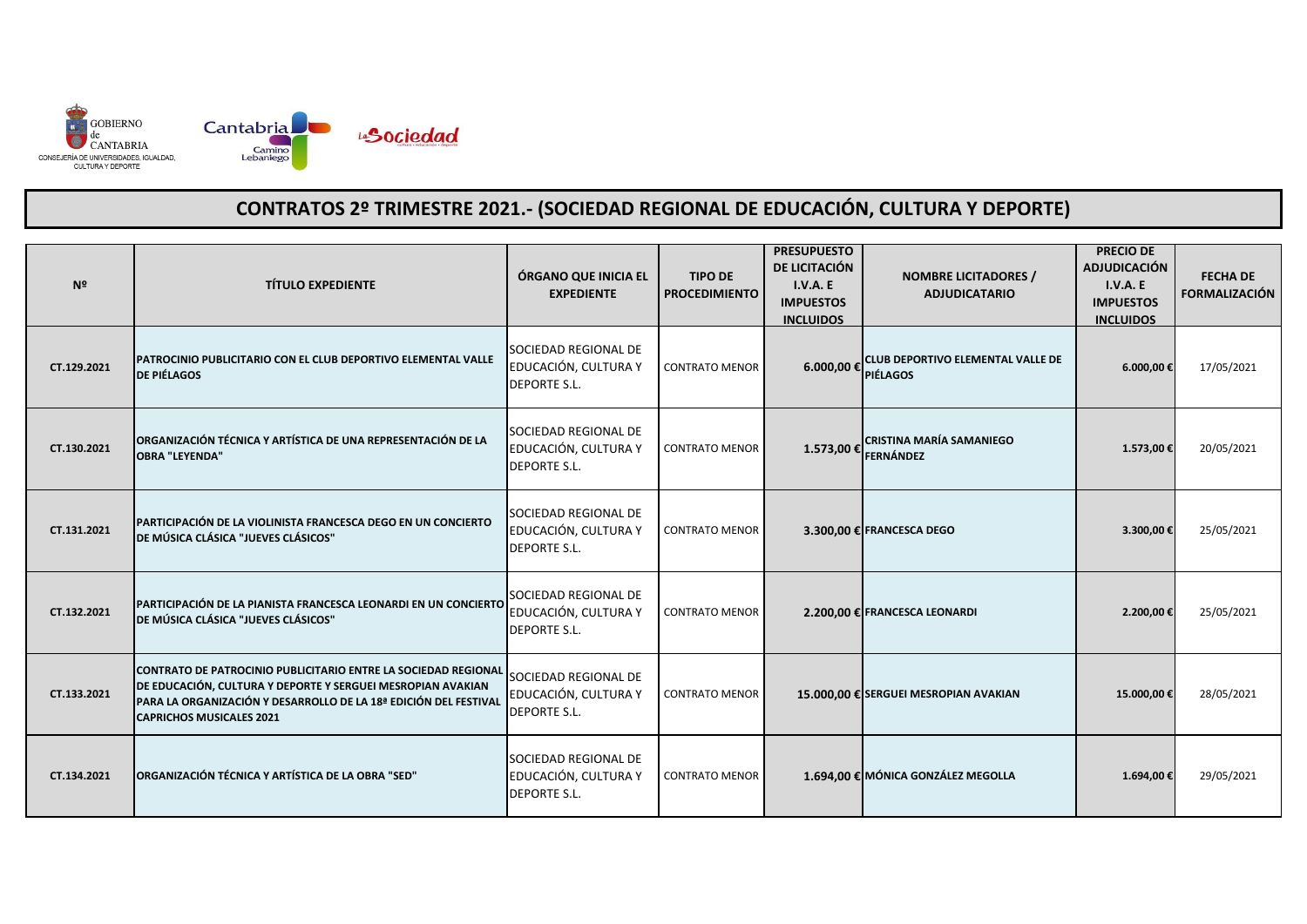

| Nº          | <b>TÍTULO EXPEDIENTE</b>                                                                                                                                                                                             | ÓRGANO QUE INICIA EL<br><b>EXPEDIENTE</b>                           | <b>TIPO DE</b><br><b>PROCEDIMIENTO</b>              | <b>PRESUPUESTO</b><br>DE LICITACIÓN<br>I.V.A.E<br><b>IMPUESTOS</b><br><b>INCLUIDOS</b> | <b>NOMBRE LICITADORES /</b><br><b>ADJUDICATARIO</b>             | <b>PRECIO DE</b><br><b>ADJUDICACIÓN</b><br><b>I.V.A. E</b><br><b>IMPUESTOS</b><br><b>INCLUIDOS</b> | <b>FECHA DE</b><br><b>FORMALIZACIÓN</b> |
|-------------|----------------------------------------------------------------------------------------------------------------------------------------------------------------------------------------------------------------------|---------------------------------------------------------------------|-----------------------------------------------------|----------------------------------------------------------------------------------------|-----------------------------------------------------------------|----------------------------------------------------------------------------------------------------|-----------------------------------------|
| CT.135.2021 | PATROCINIO CULTURAL FESTIVAL SONICA 2021                                                                                                                                                                             | SOCIEDAD REGIONAL DE<br>EDUCACIÓN, CULTURA Y<br><b>DEPORTE S.L.</b> | NEGOCIADO SIN<br>PUBLICIDAD                         |                                                                                        | 181.500,00 € FESTIVALES DEL NORTE S.L.                          | 181.500,00€                                                                                        | 31/05/2021                              |
| CT.136.2021 | SERVICIOS DE CONSULTORÍA Y ASESORAMIENTO PARA LA<br>INTERNACIONALIZACIÓN DE LA SOCIEDAD REGIONAL DE EDUCACIÓN,<br><b>CULTURA Y DEPORTE, S.L.</b>                                                                     | SOCIEDAD REGIONAL DE<br>EDUCACIÓN, CULTURA Y<br><b>DEPORTE S.L.</b> | <b>RESTRINGIDO</b><br><b>CRITERIOS</b><br>MÚLTIPLES |                                                                                        | 51.387,13 € JAVIER CANTERA GÓMEZ                                | 51.387,13€                                                                                         | 31/05/2021                              |
| CT.137.2021 | CONTRATO DE PRESTACIÓN DE SERVICIOS DE ASESORAMIENTO JURÍDICO<br><b>EMPRESARIAL EN MATERIA FISCAL</b>                                                                                                                | SOCIEDAD REGIONAL DE<br>EDUCACIÓN, CULTURA Y<br><b>DEPORTE S.L.</b> | <b>CONTRATO MENOR</b>                               |                                                                                        | 12.342,00 € PRICEWATERHOUSECOOPERS TAX &<br>LEGAL SERVICES S.L. | 12.342,00€                                                                                         | 01/06/2021                              |
| CT.138.2021 | PROMOCIÓN DE ACTIVIDADES CULTURALES, ARTÍSTICAS Y DEPORTIVAS<br>DESARROLLADAS POR LA SRECD MEDIANTE DIFUSIÓN PUBLICITARIA E<br><b>INFORMATIVA</b>                                                                    | SOCIEDAD REGIONAL DE<br>EDUCACIÓN, CULTURA Y<br><b>DEPORTE S.L.</b> | <b>CONTRATO MENOR</b>                               |                                                                                        | 6.050,00 € ONDA CASTRO S.C.                                     | 6.050,00€                                                                                          | 01/06/2021                              |
| CT.139.2021 | PROMOCIÓN DE CUEVAS PREHISTÓRICAS DE CANTABRIA Y CENTROS<br>CULTURALES GESTIONADOS POR LA SOCIEDAD REGIONAL DE EDUCACIÓN, EDUCACIÓN, CULTURA Y<br><b>ICULTURA Y DEPORTE A TRAVÉS DE PROGRAMAS EN DIRECTO Y CUÑAS</b> | SOCIEDAD REGIONAL DE<br><b>DEPORTE S.L.</b>                         | <b>CONTRATO MENOR</b>                               |                                                                                        | 2.541,00 € RADIO STUDIO TORRELAVEGA S.L.                        | 2.541,00€                                                                                          | 04/06/2021                              |
| CT.140.2021 | GRABACIÓN Y EDICIÓN DE 12 REFERENTES AL CENTRO DE ARTE RUPESTRE<br><b>DE CANTABRIA</b>                                                                                                                               | SOCIEDAD REGIONAL DE<br>EDUCACIÓN, CULTURA Y<br><b>DEPORTE S.L.</b> | <b>CONTRATO MENOR</b>                               |                                                                                        | 7.260,00 € LETICIA NAVARRO GONZÁLEZ                             | 7.260,00€                                                                                          | 04/06/2021                              |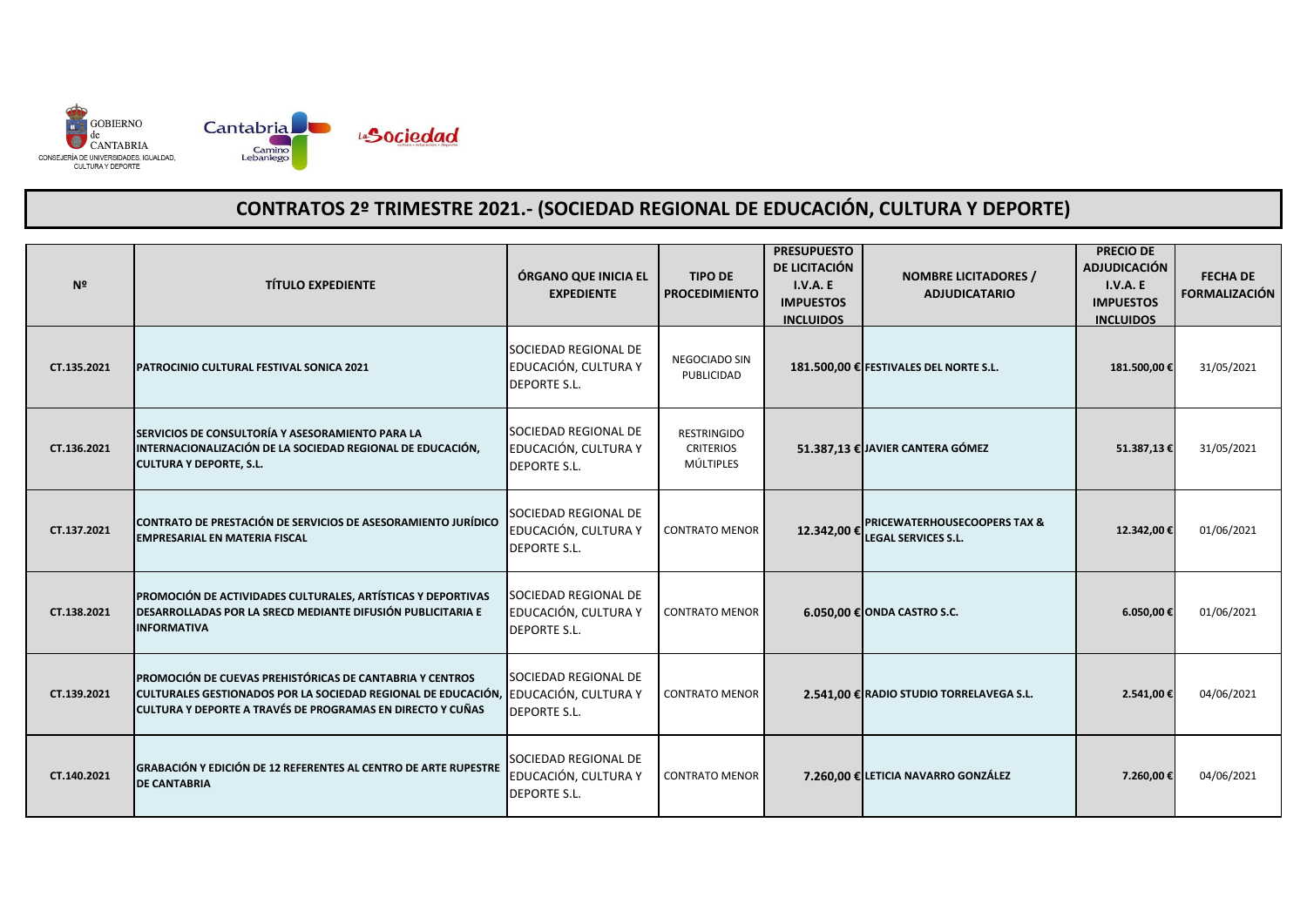

| Nº          | <b>TÍTULO EXPEDIENTE</b>                                                                                                                                                                                                                                                                                     | ÓRGANO QUE INICIA EL<br><b>EXPEDIENTE</b>                           | <b>TIPO DE</b><br><b>PROCEDIMIENTO</b> | <b>PRESUPUESTO</b><br>DE LICITACIÓN<br>I.V.A.E<br><b>IMPUESTOS</b><br><b>INCLUIDOS</b> | <b>NOMBRE LICITADORES /</b><br><b>ADJUDICATARIO</b>        | <b>PRECIO DE</b><br><b>ADJUDICACIÓN</b><br><b>I.V.A. E</b><br><b>IMPUESTOS</b><br><b>INCLUIDOS</b> | <b>FECHA DE</b><br><b>FORMALIZACIÓN</b> |
|-------------|--------------------------------------------------------------------------------------------------------------------------------------------------------------------------------------------------------------------------------------------------------------------------------------------------------------|---------------------------------------------------------------------|----------------------------------------|----------------------------------------------------------------------------------------|------------------------------------------------------------|----------------------------------------------------------------------------------------------------|-----------------------------------------|
| CT.141.2021 | PATROCINIO PUBLICITARIO DEL CIRCUITO DE VELA LIGERA 2021                                                                                                                                                                                                                                                     | SOCIEDAD REGIONAL DE<br>EDUCACIÓN, CULTURA Y<br><b>DEPORTE S.L.</b> | <b>CONTRATO MENOR</b>                  |                                                                                        | 10.000,00 € REAL CLUB MARÍTIMO DE SANTANDER                | 10.000,00€                                                                                         | 04/06/2021                              |
| CT.142.2021 | PROMOCIÓN DEL CAMINO DE SANTIAGO NORTE                                                                                                                                                                                                                                                                       | SOCIEDAD REGIONAL DE<br>EDUCACIÓN, CULTURA Y<br><b>DEPORTE S.L.</b> | <b>CONTRATO MENOR</b>                  |                                                                                        | 12.100,00 € RADIO POPULAR S.A. (COPE)                      | 12.100,00€                                                                                         | 04/06/2021                              |
| CT.143.2021 | ORGANIZACIÓN TÉCNICA Y ARTÍSTICA DEL ESTRENO Y PRESENTACIÓN DE<br>LA OBRA "RECUERDA QUE NO PUEDEN CANCELAR LA PRIMAVERA, EL<br><b>JARDÍN</b> "                                                                                                                                                               | SOCIEDAD REGIONAL DE<br>EDUCACIÓN, CULTURA Y<br><b>DEPORTE S.L.</b> | <b>CONTRATO MENOR</b>                  |                                                                                        | 1.815,00 € BEATRIZ PALENZUELA MARTÍNEZ                     | 1.815,00€                                                                                          | 04/06/2021                              |
| CT.144.2021 | CONCURSO INTERNACIONAL DE SALTOS DE SANTANDER 2021                                                                                                                                                                                                                                                           | SOCIEDAD REGIONAL DE<br>EDUCACIÓN, CULTURA Y<br><b>DEPORTE S.L.</b> | <b>CONTRATO MENOR</b>                  |                                                                                        | 18.150,00 € OXER SPORT S.L.                                | 18.150,00€                                                                                         | 07/06/2021                              |
| CT.145.2021 | PATROCINIO PUBLICITARIO ENTRE LA SOCIEDAD REGIONAL DE<br>EDUCACIÓN, CULTURA Y DEPORTE Y LA ASOCIACIÓN L'ESCANILLU PARA<br>LA ORGANIZACIÓN Y DESARROLLO DEL XVI FESTIVAL FOLKOMILLAS 2021                                                                                                                     | SOCIEDAD REGIONAL DE<br>EDUCACIÓN, CULTURA Y<br><b>DEPORTE S.L.</b> | <b>CONTRATO MENOR</b>                  |                                                                                        | 6.000,00 € ASOCIACIÓN CULTURAL L'ESCANILLU                 | 6.000,00€                                                                                          | 07/06/2021                              |
| CT.146.2021 | <b>CONTRATO DE PATROCINIO PUBLICITARIO ENTRE LA SOCIEDAD REGIONAL</b><br>DE EDUCACIÓN, CULTURA Y DEPORTE S.L. Y EL CLUB DEPORTIVO BÁSICO<br>DE CAZA Y PESCA "PICOS DE EUROPA" PARA LA CELEBRACIÓN DEL VIII<br>EDICIÓN DEL CONCURSO NACIONAL DE FOTOGRÁFIA "CAZA, NATURALEZA DEPORTE S.L.<br>ly CONSERVACIÓN" | SOCIEDAD REGIONAL DE<br>EDUCACIÓN, CULTURA Y                        | <b>CONTRATO MENOR</b>                  | 1.100,00 €                                                                             | CLUB DEPORTIVO BÁSICO DE CAZA Y<br>PESCA "PICOS DE EUROPA" | 1.100,00€                                                                                          | 09/06/2021                              |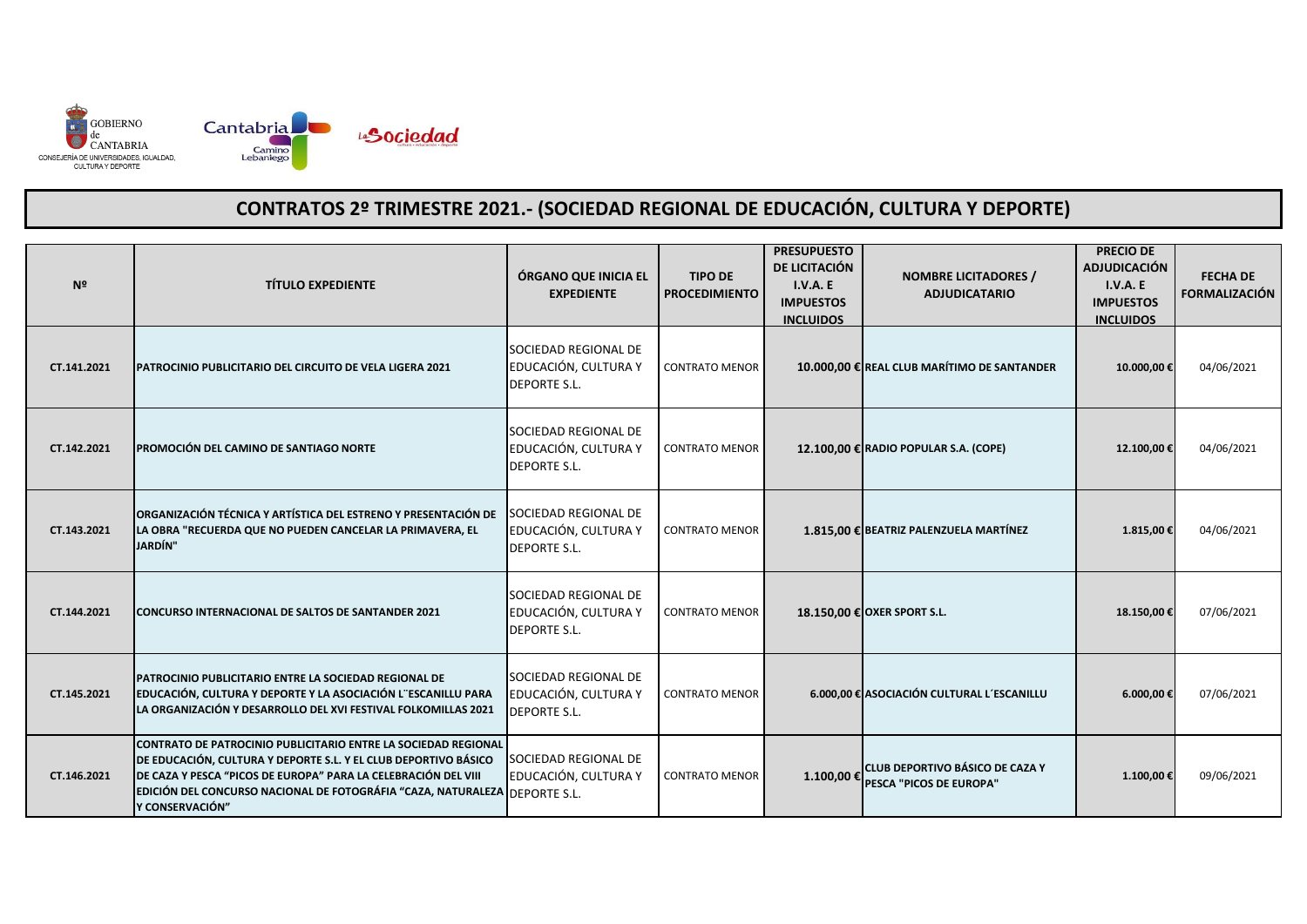

| Nº          | <b>TÍTULO EXPEDIENTE</b>                                                                                                                                                                                                                 | ÓRGANO QUE INICIA EL<br><b>EXPEDIENTE</b>                           | <b>TIPO DE</b><br><b>PROCEDIMIENTO</b> | <b>PRESUPUESTO</b><br>DE LICITACIÓN<br>I.V.A.E<br><b>IMPUESTOS</b><br><b>INCLUIDOS</b> | <b>NOMBRE LICITADORES /</b><br><b>ADJUDICATARIO</b>                     | <b>PRECIO DE</b><br><b>ADJUDICACIÓN</b><br><b>I.V.A. E</b><br><b>IMPUESTOS</b><br><b>INCLUIDOS</b> | <b>FECHA DE</b><br><b>FORMALIZACIÓN</b> |
|-------------|------------------------------------------------------------------------------------------------------------------------------------------------------------------------------------------------------------------------------------------|---------------------------------------------------------------------|----------------------------------------|----------------------------------------------------------------------------------------|-------------------------------------------------------------------------|----------------------------------------------------------------------------------------------------|-----------------------------------------|
| CT.147.2021 | CONTRATO DE SERVICIOS PARA LA COORDINACIÓN DE SEGURIDAD Y SOCIEDAD REGIONAL DE<br>SALUD DE LA URBANIZACIÓN DEL ÁMBITO "A" DEL PALACIO DE EDUCACIÓN, CULTURA Y<br><b>FESTIVALES DE CANTABRIA</b>                                          | <b>DEPORTE S.L.</b>                                                 | <b>CONTRATO MENOR</b>                  |                                                                                        | 2.401,85 € GREPCON HSE & SERVICES                                       | 2.401,85€                                                                                          | 14/06/2021                              |
| CT.148.2021 | PATROCINIO PUBLICITARIO DE LA XXXI VUELTA CICLISTA AL BESAYA 2021                                                                                                                                                                        | SOCIEDAD REGIONAL DE<br>EDUCACIÓN, CULTURA Y<br><b>DEPORTE S.L.</b> | <b>CONTRATO MENOR</b>                  |                                                                                        | 15.000,00 € CLUB CICLISTA BESAYA                                        | 15.000,00€                                                                                         | 14/06/2021                              |
| CT.149.2021 | PATROCINIO PUBLICITARIO CON EL CLUB DEPORTIVO GRAVITY ZERO PARA<br>LA PARTICIPACIÓN EN EL CAMPEONATO DE EUROPA DE BIKE TRIAL                                                                                                             | SOCIEDAD REGIONAL DE<br>EDUCACIÓN, CULTURA Y<br><b>DEPORTE S.L.</b> | <b>CONTRATO MENOR</b>                  |                                                                                        | 5.388,00 € CLUB DEPORTIVO ELEMENTAL GRAVITY                             | 5.388,00€                                                                                          | 14/06/2021                              |
| CT.150.2021 | CONTRATO DE PATROCINIO PUBLICITARIO ENTRE LA SOCIEDAD REGIONAL SOCIEDAD REGIONAL DE<br>DE EDUCACIÓN, CULTURA Y DEPORTE Y ENEKO CONDE PUJANA PARA LA EDUCACIÓN, CULTURA Y<br>PARTICIPACIÓN EN LA COPA FIA-ERRC ENERGÍAS ALTERNATIVAS 2021 | <b>DEPORTE S.L.</b>                                                 | <b>CONTRATO MENOR</b>                  |                                                                                        | 3.630,00 € ENEKO CONDE PUJANDA                                          | 3.630,00€                                                                                          | 14/06/2021                              |
| CT.151.2021 | ORGANIZACIÓN TÉCNICA Y ARTÍSTICA DE LA OBRA TEATRAL "SIVERIA"                                                                                                                                                                            | SOCIEDAD REGIONAL DE<br>EDUCACIÓN, CULTURA Y<br><b>DEPORTE S.L.</b> | <b>CONTRATO MENOR</b>                  |                                                                                        | 7.260,00 € PRODUCCIÓN Y GESTIÓN ARTÍSTICA K S.L.                        | 7.260,00€                                                                                          | 14/06/2021                              |
| CT.152.2021 | REPRESENTACIÓN ARTÍSTICA Y GESTIÓN PARA LA CONTRATACIÓN DE LA<br>ARTISTA "NATALIA LACUNZA"                                                                                                                                               | SOCIEDAD REGIONAL DE<br>EDUCACIÓN, CULTURA Y<br><b>DEPORTE S.L.</b> | <b>CONTRATO MENOR</b>                  | 10.890.00€                                                                             | <b>GLOBAL TALENT SERVICES MUSIC</b><br><b>ENTERTAINMENT SPAIN S.L.U</b> | 10.890,00€                                                                                         | 16/06/2021                              |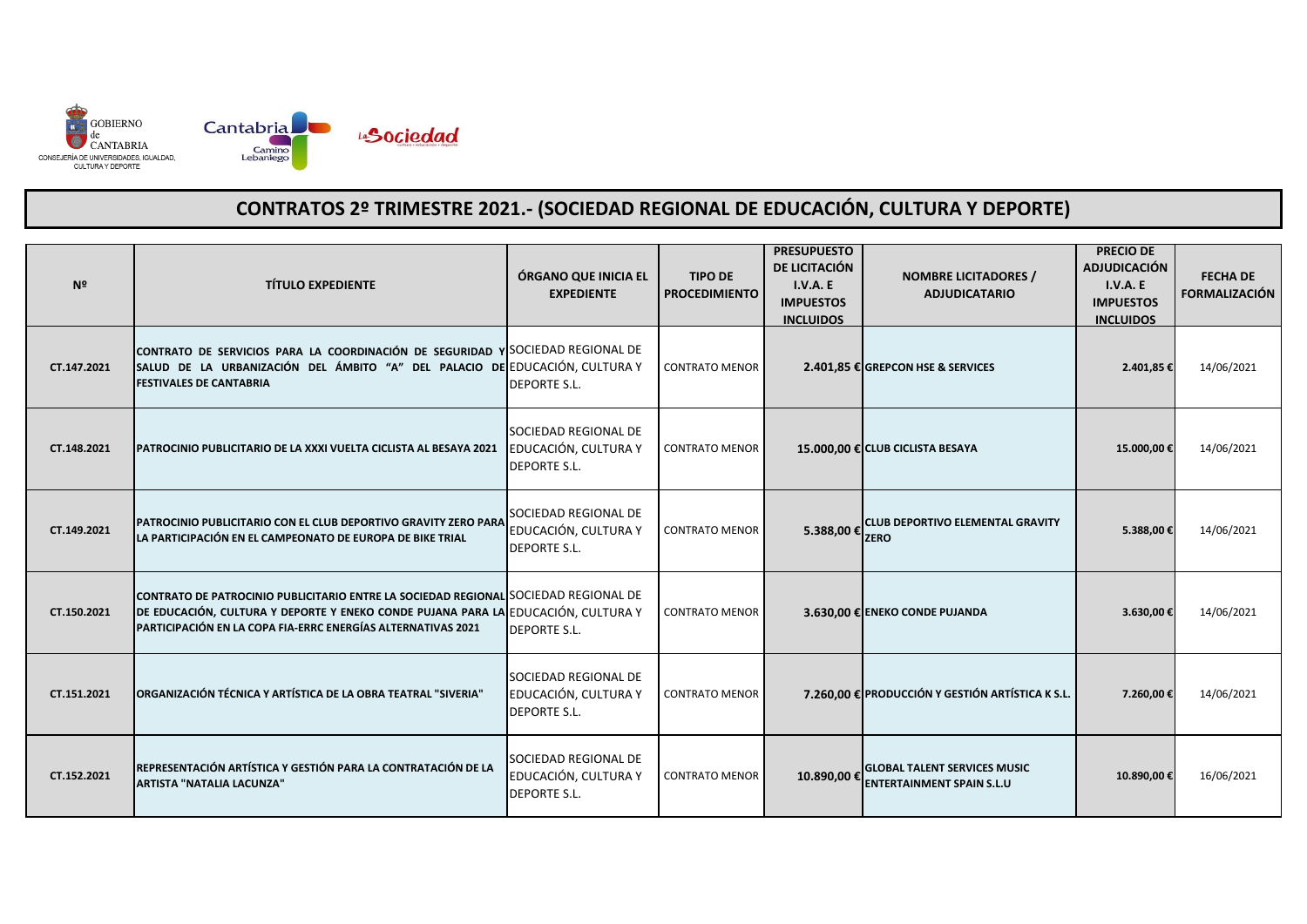

| N <sub>2</sub> | <b>TÍTULO EXPEDIENTE</b>                                                                                                                                                                                                                                                                                                                     | ÓRGANO QUE INICIA EL<br><b>EXPEDIENTE</b>                                  | <b>TIPO DE</b><br><b>PROCEDIMIENTO</b> | <b>PRESUPUESTO</b><br>DE LICITACIÓN<br>I.V.A.E<br><b>IMPUESTOS</b><br><b>INCLUIDOS</b> | <b>NOMBRE LICITADORES /</b><br><b>ADJUDICATARIO</b>  | <b>PRECIO DE</b><br><b>ADJUDICACIÓN</b><br>I.V.A. E<br><b>IMPUESTOS</b><br><b>INCLUIDOS</b> | <b>FECHA DE</b><br><b>FORMALIZACIÓN</b> |
|----------------|----------------------------------------------------------------------------------------------------------------------------------------------------------------------------------------------------------------------------------------------------------------------------------------------------------------------------------------------|----------------------------------------------------------------------------|----------------------------------------|----------------------------------------------------------------------------------------|------------------------------------------------------|---------------------------------------------------------------------------------------------|-----------------------------------------|
| CT.153.2021    | ORGANIZACIÓN TÉCNICA Y ARTÍSTICA DE UN CONCIERTO DE LA BANDA<br><b>MUSICAL "CARIÑO"</b>                                                                                                                                                                                                                                                      | SOCIEDAD REGIONAL DE<br>EDUCACIÓN, CULTURA Y<br><b>DEPORTE S.L.</b>        | <b>CONTRATO MENOR</b>                  |                                                                                        | $6.655,00$ € SONIDO MUCHACHO S.L.U.                  | $6.655,00$ €                                                                                | 18/06/2021                              |
| CT.154.2021    | CONTRATO DE PATROCINIO PUBLICITARIO ENTRE LA SOCIEDAD REGIONAL<br>DE EDUCACIÓN, CULTURA Y DEPORTE Y MONLAU MOTORSPORT S.L. PARA<br>LA PARTICIPACIÓN DE BRIAN URIARTE EN EL CAMPEONATO MUNDIAL<br>JUNIOR DE VELOCIDAD: FIM CEV REPSO                                                                                                          | SOCIEDAD REGIONAL DE<br>EDUCACIÓN, CULTURA Y<br><b>DEPORTE S.L.</b>        | <b>CONTRATO MENOR</b>                  |                                                                                        | 4.840,00 € MONLAU MOTORSPORT S.L.                    | 4.840,00€                                                                                   | 21/06/2021                              |
| CT.155.2021    | CONTRATO DE PATROCINIO CULTURAL ENTRE LA SOCIEDAD REGIONAL DE<br>EDUCACIÓN, CULTURA Y DEPORTE S.L. Y JUAN GONZÁLEZ DE RIANCHO SOCIEDAD REGIONAL DE<br>BEZANILLA PARA LA ORGANIZACIÓN Y DESARROLLO DE LA EXPOSICIÓN EDUCACIÓN, CULTURA Y<br>"MADERAS DE ORIENTE. EL MONTE, ÚLTIMO REFUGIO" DE AGUSTÍN DEPORTE S.L.<br>LÓPEZ BEDOYA LIGÜERZANA |                                                                            | <b>CONTRATO MENOR</b>                  |                                                                                        | 6.700,00 € JUAN GONZÁLEZ DE RIANCHO BEZANILLA        | 6.700,00 €                                                                                  | 21/06/2021                              |
| CT.156.2021    | <b>CONTRATO DE PATROCINIO PUBLICITARIO ENTRE LA SOCIEDAD REGIONAL</b><br>DE EDUCACIÓN, CULTURA Y DEPORTE Y EL CLUB DEPORTIVO ELEMENTAL<br>ESCUDERÍA ESTRADA PARA LA PARTICIPACIÓN EN DIVERSAS<br><b>COMPETICIONES DEPORTIVAS DE RALLY DURANTE EL EJERCICIO 2021</b>                                                                          | SOCIEDAD REGIONAL DE<br>EDUCACIÓN, CULTURA Y<br><b>DEPORTE S.L.</b>        | <b>CONTRATO MENOR</b>                  | 4.000,00 €                                                                             | CLUB DEPORTIVO ELEMENTAL ESCUDERÍA<br><b>ESTRADA</b> | 4.000,00€                                                                                   | 22/06/2021                              |
| CT.157.2021    | CONTRATO DE ARRENDAMIENTO DE SERVICIOS DE CONTROL, VIGILANCIA<br>DE SEGURIDA EN EDIFICIOS, DEPENDENCIAS Y DEMÁS INSTALACIONES DE<br>LA ADMINISTRACIÓN DE LA COMUNIDAD AUTÓNOMA DE CANTABRIA<br><b>DERIVADO DE ACUERDO MARCO DE SERVICIOS DE FECHA 10 DE</b><br>NOVIEMBRE DE 2020 (NAVES DE GAMAZO)                                           | <b>SOCIEDAD REGIONAL DE</b><br>EDUCACIÓN, CULTURA Y<br><b>DEPORTE S.L.</b> | <b>ACUERDO MARCO</b>                   |                                                                                        | 88.325,87 € SECURITAS SEGURIDAD ESPAÑA S.A.          | 88.325,87€                                                                                  | 28/06/2021                              |